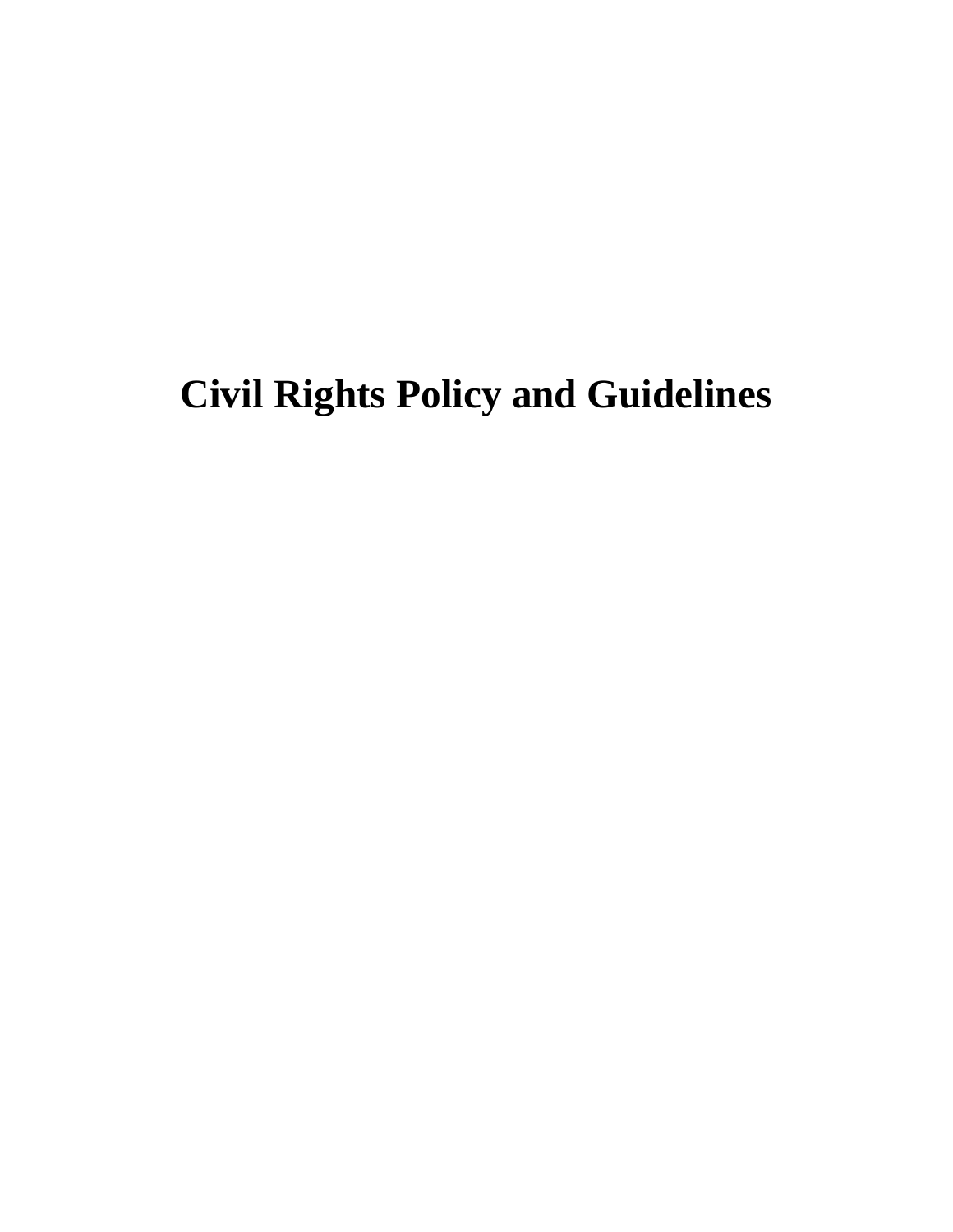## **CIVIL RIGHTS POLICY AND GUIDELINES**

The Department of Health reaffirms its policies to afford all individuals, including the disabled, the opportunity to participate in federal financially assisted programs.

Title VI, Section 601, of the Civil Rights Act of 1964 provides that:

"No person in the United States shall, on the grounds of race, color or national origin, be excluded from participation in, be denied the benefits of, or be subjected to discrimination under any program or activity receiving federal financial assistance."

Therefore, the Tennessee Department of Health will not, because of race, color, or national origin:

- Deny an individual the opportunity to participate in or benefit from any service, financial aid, opportunity, or other benefit for which he or she is otherwise qualified;
- Provide any individual with service, financial aid or other benefit which is different, or is provided in a different manner from which is provided to others under its programs;
- Subject any individual to segregation or separate treatment in any matter related to individual receipt of service, financial aid or other benefit;
- Restrict an individual in any way in the enjoyment of services, facilities or any other advantage, privilege or benefit provided to others under its programs;
- Treat an individual differently from others in determining whether he or she satisfies any eligibility requirement or other condition which a person must meet in order to receive aid, care, service or any other health service;
- Deny or offer any person an opportunity different from that offered others in any program or service; or
- Deny a person an opportunity to participate as a member of a planning or advisory body, which is an integral part of the program.

The approved 2017-2018 Title VI Compliance Plan and Implementation Manual was sent to the Tennessee Human Rights Commission.

The Title VI Compliance Officer is the lead person for coordinating and implementing the policy with the Coordinating Committee.

The Commissioner for the Department of Health has the ultimate responsibility for implementing the Department's policy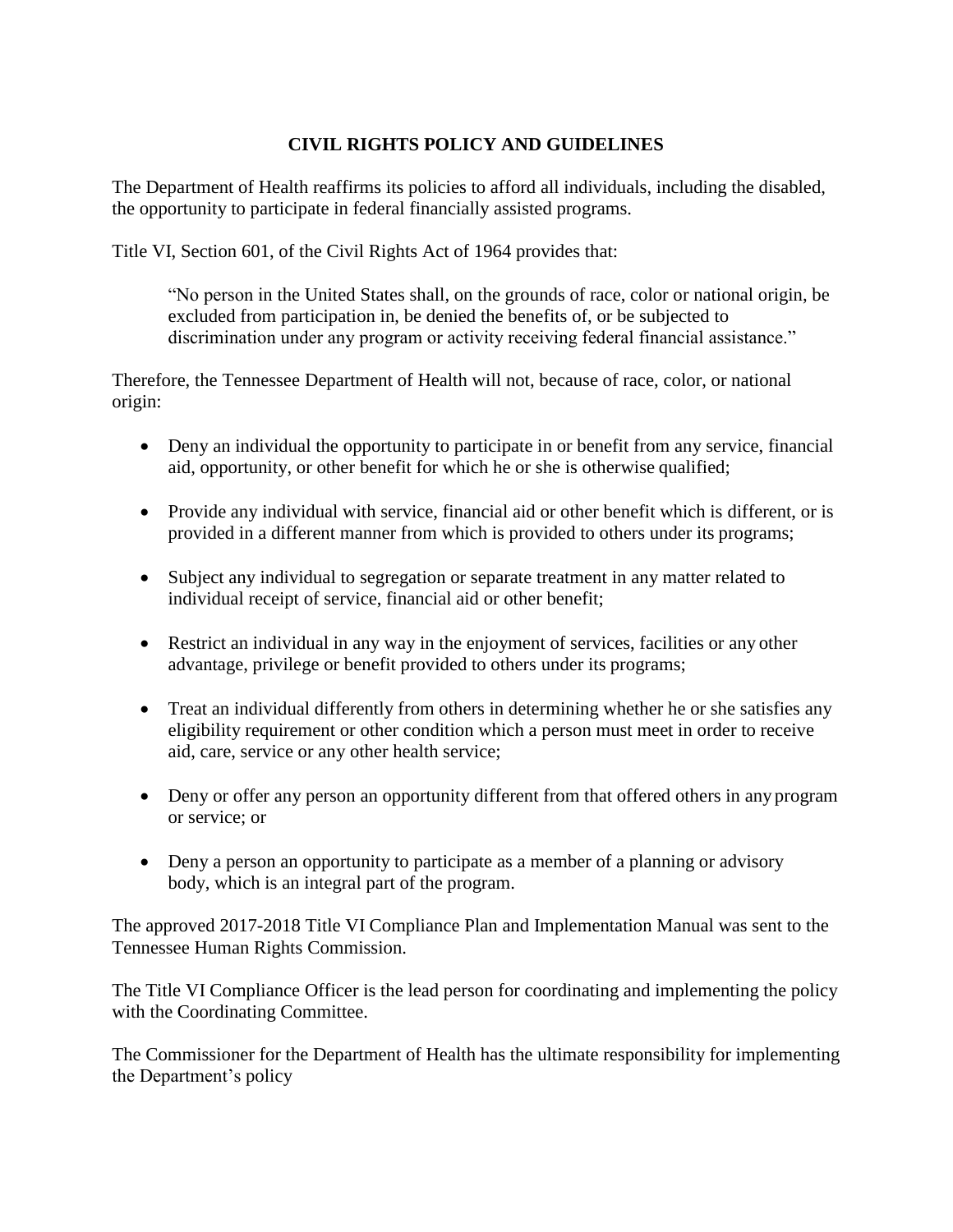## How to File a Discrimination Complaint with the TN Department of Health, Civil Rights Office

The Department of Health, Civil Rights Compliance, enforces certain Federal Civil Rights Laws that protect the right of all Tennesseans to receive health services without discrimination based on race, color, or national origin. The mission of the Civil Rights Compliance Office is to ensure that emphasis is placed on human dignity and social justice as the Department of Health moves toward the creation of healthier communities. The Civil Rights Compliance Officer is responsible for initiating and monitoring Title VI activities; process and review complaints, and investigate all complaints received in accordance with grievance/complaint procedures.

Discrimination is against the law. This explains your rights to receive services and benefits in programs and activities funded by the Federal government and the Tennessee Department of Health. If you believe that you have been discriminated against because of your race, color, or national origin by a health care provider (such as a hospital, nursing home, social service agency, Medicaid and Medicare, etc.) or by a State or local government health services agency, you may file a complaint with the Tennessee Department of Health.

**If you believe discrimination occurred because of your race, color, national origin, age, sex or disability when accessing TDH's Women, Infants, and Children (WIC); Farmers Market Nutrition Program (FMNP), Senior Famer's Market Nutrition Program (SFMNP), or the Commodity Supplemental Food Program (CSFP), you may file a complaint of discrimination directly with the United States Department of Agriculture (USDA). The USDA's contact information is on the last page of this policy.**

Complaints alleging discrimination because of your race, color, or national origin by programs directly contracting with the State of Tennessee Department of Health, except for USDA complaints, may be filed with the Tennessee Human Rights Commission, William R. Snodgrass Bldg./TN Towers, 312 Rosa Parks Avenue, 23rd Floor, Nashville, TN 37243, (615) 741-5825.

Complaints to the Tennessee Department of Health, Title VI/Civil Rights Office should be filed in writing, either on paper, by mail, or electronically (fax). You can use the Title VI Discrimination Complaint Form PH3814, which can be obtained from the TDH Title VI Compliance Plan and Implementation Manual, health care service facility, or from the address below:

**Civil Rights Compliance Officer Tennessee Department of Health Office of Compliance and Ethics Andrew Johnson Tower 710 James Robertson Parkway Nashville, TN 37243 Fax: (615) 253-3926**

\**Electronically download the complaint form from the Tennessee Department of Health internet homepage* at https://www.tn.gov/content/dam/tn/health/program-areas/title-vi/PH-3814.pdf